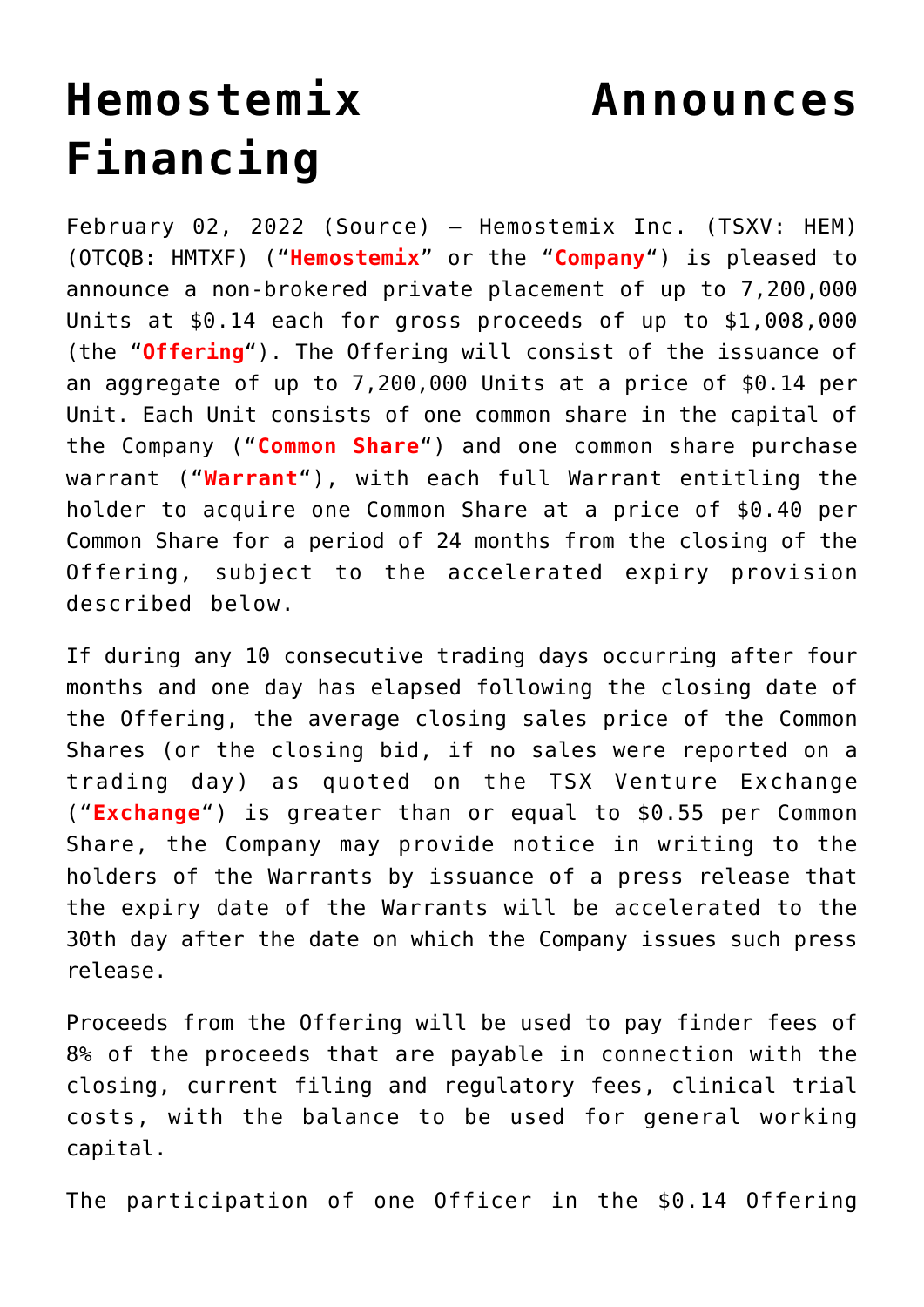constitutes a "related party transaction" within the meaning of Multilateral Instrument 61-101 – *Protection of Minority Security Holders in Special Transactions* ("**MI 61-101**") and the policies of the TSXV. The Company is relying upon the exemptions from the formal valuation and minority shareholder approval requirements pursuant to sections 5.5(b) and 5.7(1)(a), respectively, of MI 61-101 on the basis that the Company is not listed on a specified stock exchange and, at the time the Offering was agreed to, neither the fair market value of the subject matter of, nor the fair market value of the consideration for, the transaction insofar as it involves an interested party (within the meaning of MI 61-101) in the Offering, exceeds 25% of the Company's market capitalization calculated in accordance with MI 61-101.

# **The Existing shareholder exemption and investment dealer exemption**

The \$0.14 Offering is made available to existing shareholders of the Company who, as of the close of business on February 1, 2022 hold common shares of the Company (and who continue to hold such common shares as of the closing date), pursuant to the prospectus exemption set out in Alberta Securities Commission Rule 45-513 – *Prospectus Exemption for Distribution to Existing Security Holders* and in similar instruments in other jurisdictions in Canada. The existing shareholder exemption limits a shareholder to a maximum investment of \$15,000 in a 12-month period unless the shareholder has obtained advice regarding the suitability of the investment and, if the shareholder is resident in a jurisdiction of Canada, that advice has been obtained from a person that is registered as an investment dealer in the jurisdiction. If the Company receives subscriptions from investors relying on the existing shareholder exemption exceeding the maximum amount of the financing, the Company intends to adjust the subscriptions received on a pro rata basis.

The Company has also made the Offering available to certain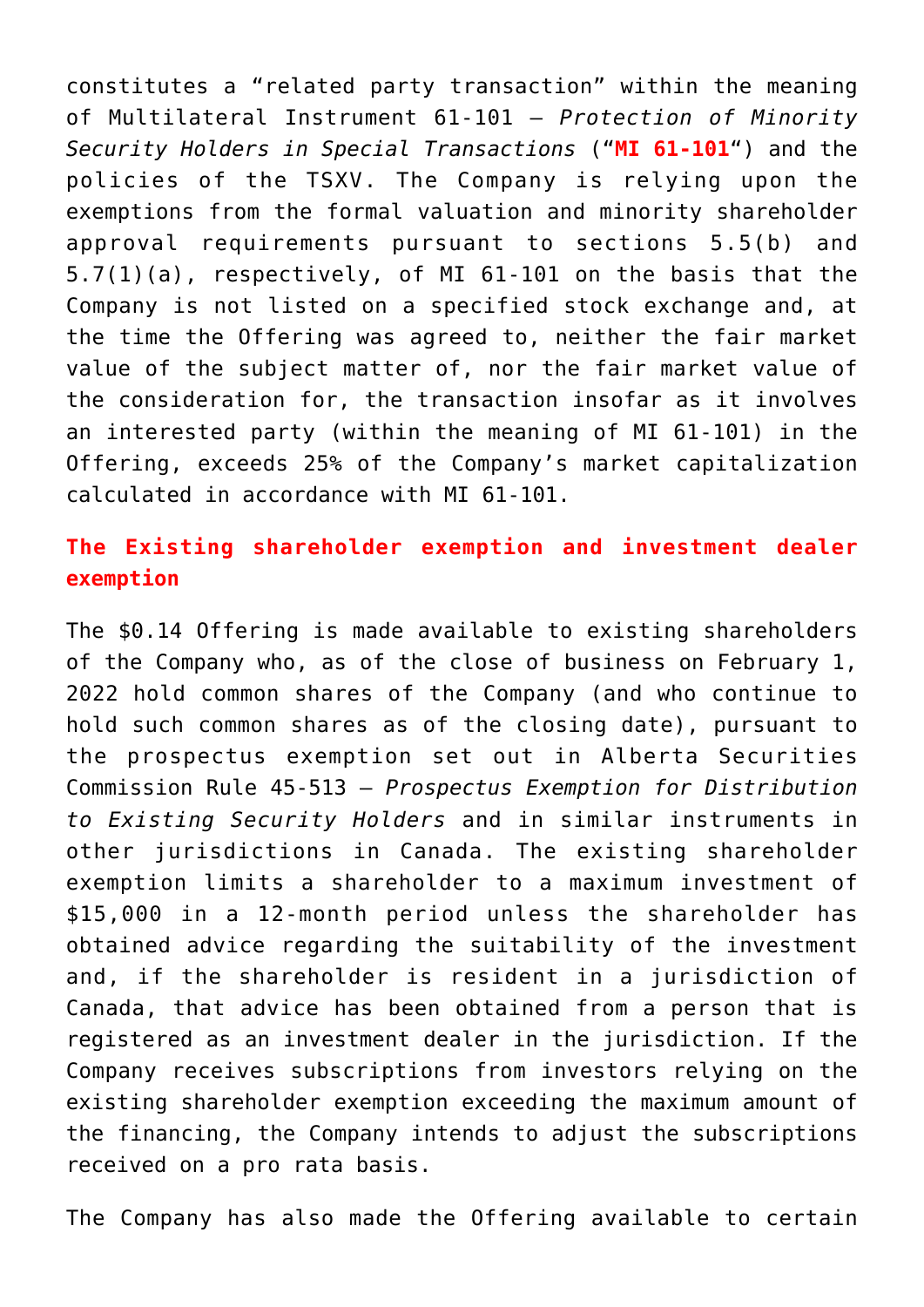subscribers pursuant to the investment dealer exemption. In accordance with the requirements of the investment dealer exemption, the Company confirms that there is no material fact or material change about the Company that has not been generally disclosed.

The Offering is subject to all necessary regulatory approvals including acceptance from the Exchange. All securities issued in connection with the Offering will be subject to a fourmonth hold period from the closing date under applicable Canadian securities laws, in addition to such other restrictions as may apply under applicable securities laws of jurisdictions outside Canada.

## **ABOUT HEMOSTEMIX**

Hemostemix is a publicly traded autologous stem cell therapy company, founded in 2003. A winner of the World Economic Forum Technology Pioneer Award, the Company developed and has published seven peer reviewed articles about the safety and efficacy of its lead product ACP-01 as a treatment of CLI, PAD, Angina, Ischemic Cardiomyopathy, Dilated Cardiomyopathy and other conditions of ischemia. ACP-01 has been used to treat over 300 patients, and it is the subject of a randomized, placebo-controlled, double blind trial of its safety and efficacy in patients with advanced critical limb ischemia who have exhausted all other options to save their limb from amputation.

**On October 21, 2019,** the Company announced the results from its Phase II CLI trial abstract presentation entitled "Autologous Stem Cell Treatment for CLI Patients with No Revascularization Options: An Update of the Hemostemix ACP-01 Trial With 4.5 Year Follow-up" which noted healing of ulcers and resolution of ischemic rest pain occurred in 83% of patients, with outcomes maintained for up to 4.5 years.

The Company owns 91 patents across five patent families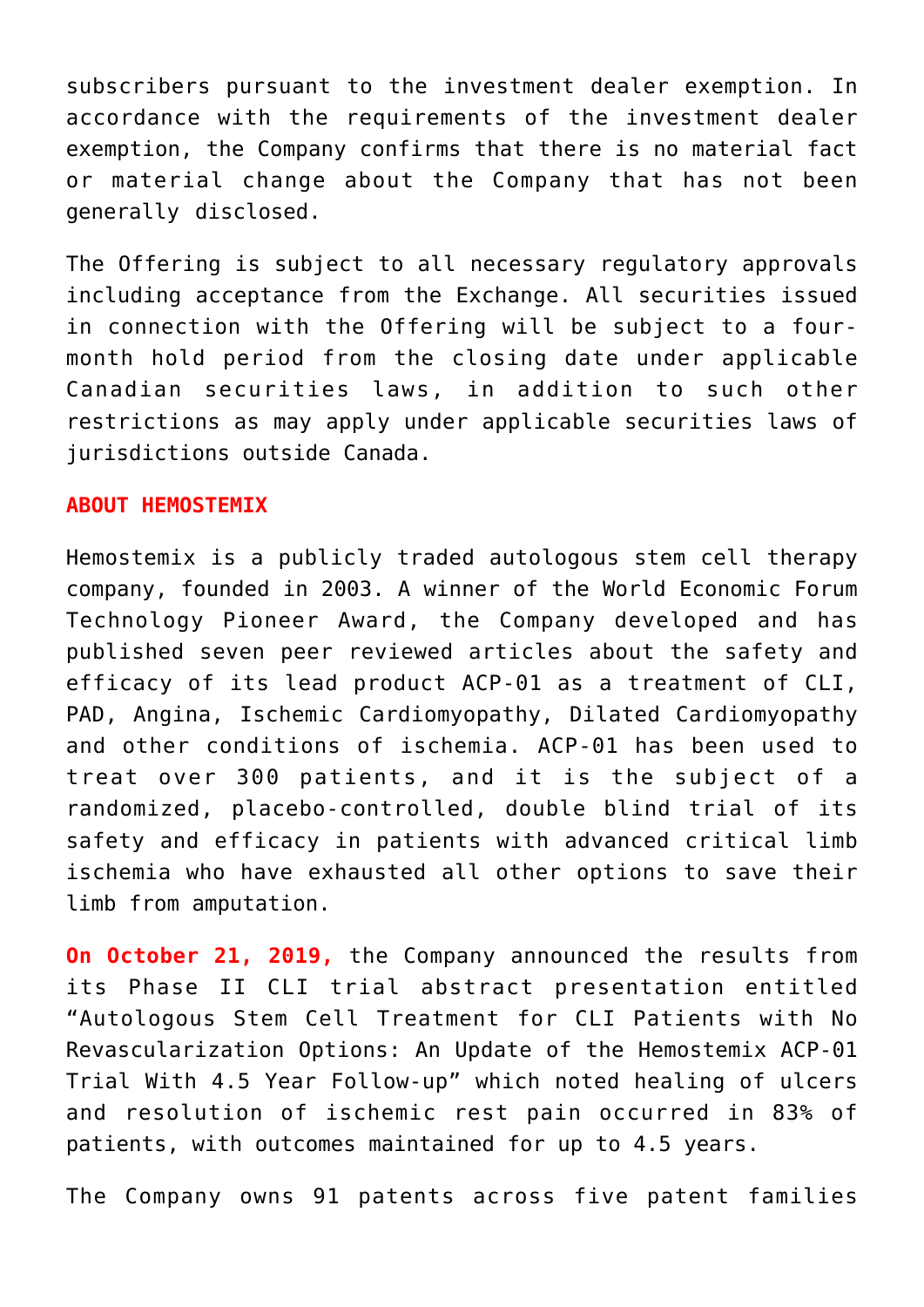titled: Regulating Stem Cells, In Vitro Techniques for use with Stem Cells, Production from Blood of Cells of Neural Lineage, and Automated Cell Therapy. For more information, please visit **[www.hemostemix.com.](https://www.newsfilecorp.com/redirect/3ewo3u5XqJ)**

## **For further information, please contact:**

Thomas Smeenk, President, CEO & Co-Founder [TSmeenk@Hemostemix.com](mailto:TSmeenk@Hemostemix.com) 905-580-4170

*Neither the TSX Venture Exchange nor its Regulation Service Provider (as that term is defined under the policies of the TSX Venture Exchange) accepts responsibility for the adequacy or accuracy of this release.*

*Forward-Looking Information: This news release contains "forward-looking information" within the meaning of applicable Canadian securities legislation. All statements, other than statements of historical fact, included herein are forwardlooking information. In particular, this news release contains forward-looking information in relation to: the completion of a financing, grant of stock options, the lead product ACP-01 and the commercialization of ACP-01. There can be no assurance that such forward-looking information will prove to be accurate. Actual results and future events could differ materially from those anticipated in such forward-looking information. This forward-looking information reflects Hemostemix's current beliefs and is based on information currently available to Hemostemix and on assumptions Hemostemix believes are reasonable. These assumptions include, but are not limited to: the underlying value of Hemostemix and its Common Shares; the successful resolution of the litigation that Hemostemix is pursuing or defending (the "Litigation"); the results of ACP-01 research, trials, studies and analyses, including the analysis being equivalent to or better than previous research, trials or studies as well as management's expectations of anticipated results; Hemostemix's general and administrative costs remaining constant; the receipt of all*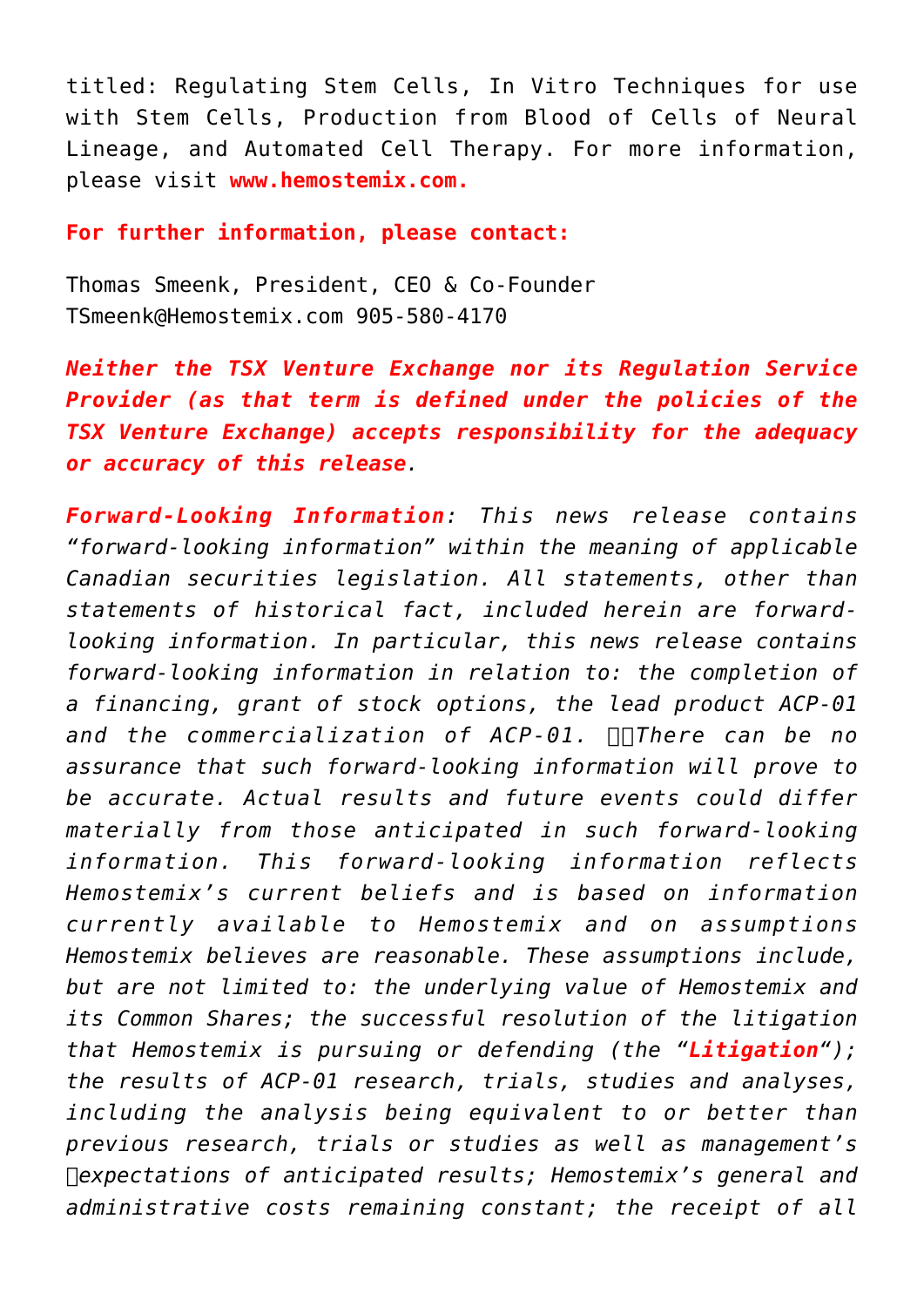required regulatory **napprovals** for research, trials or *studies; the level of activity, market acceptance and market* trends in the healthcare sector; the **neconomy** generally; consumer  $\Box$ interest in Hemostemix's services and products; *competition and Hemostemix's competitive advantages; and Hemostemix obtaining satisfactory financing to fund Hemostemix's operations including any research, trials or studies, and the Litigation. Forward-looking information is subject to known and unknown risks, uncertainties and other factors that may cause the actual results, level of activity, performance or achievements of Hemostemix to be materially different from those expressed or implied by such forwardlooking information. Such risks and other factors may include, but are not limited to: the ability of Hemostemix to complete its current CLI clinical trial, complete a satisfactory analyses and the results of such analyses and future clinical trials; litigation and potential litigation that Hemostemix may face; general business, economic, competitive, political and social uncertainties; general capital market conditions and market prices for securities; delay or failure to receive board or regulatory approvals; the actual results of future operations including the actual results of future research, trials or studies; competition; changes in legislation affecting Hemostemix; the timing and availability of external financing on acceptable terms; long-term capital requirements and future developments in Hemostemix's markets and the markets in which it expects to compete; lack of qualified, skilled labour or loss of key individuals; and risks*  $\Box$ related *to the COVID-19 pandemic including various recommendations,* orders and measures of governmental authorities to  $\Box$ try to *limit the pandemic, including travel restrictions, border* closures, non-essential business closures,  $\Box$ service *disruptions, quarantines, self-isolations, shelters-in-place and social distancing, disruptions to markets, disruptions to economic activity and financings, disruptions to supply chains and sales channels, and a deterioration of general* economic conditions including a possible national or global